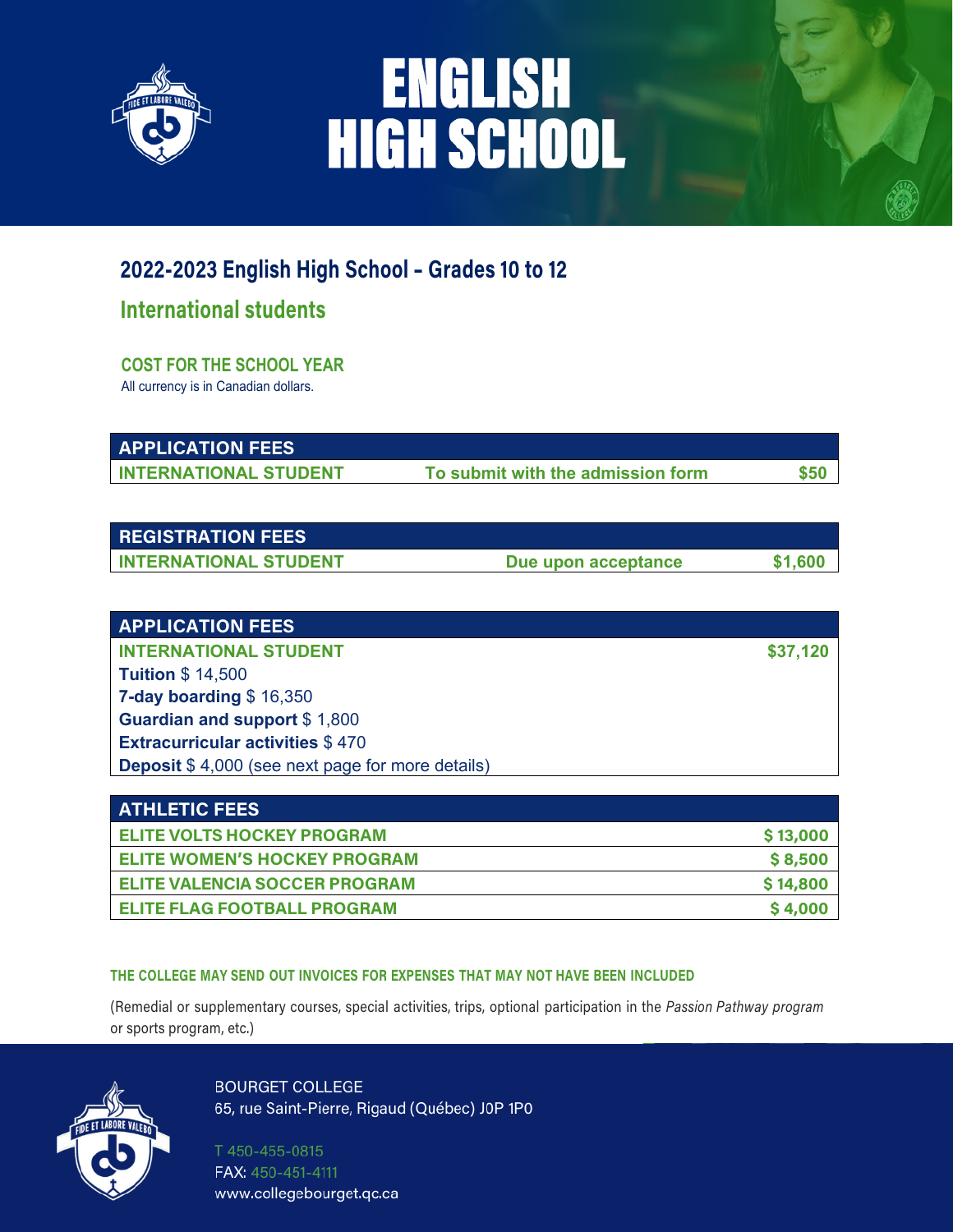

# ENGLISH<br>HIGH SCHOOL

#### **Notes**

- Membership in the Parent's Association and the related fees (students fund, educational material) are included in the tuition fees.
- The accommodation is provided from the beginning until the end of the school year, except for the Christmas holidays. Meals and laundry services are included in the accommodation fees.
- Some activities are also included such as ski nights, fitness training and some activities off campus.
- •International students must have health insurance. It must be purchased before leaving their respective countries. You may visitan international insurance company or use your own if it covers international expenses. We can also purchase an insurance for you, for approximately \$725. You must provide proof of insurance when you arrive. An American visa is advised for short trips with the school.

### **ENGLISH SECONDARY LEVEL INTERNATIONAL STUDENT - GRADES 10-12**

| <b>PAYMENT</b><br><b>SCHEDULE</b>                        |         | July 15 <sup>th</sup> to January 15 <sup>th</sup> | February 15th and March 15th                                              |
|----------------------------------------------------------|---------|---------------------------------------------------|---------------------------------------------------------------------------|
| <b>UPON</b><br><b>ACCEPTANCE</b><br>(non-<br>refundable) | \$1,600 |                                                   |                                                                           |
| <b>PAYMENT</b><br><b>PLAN</b>                            |         | \$5,000 per month                                 | The remaining sum is to be paid in equal<br>payment during these 2 months |

There are additional fees for elite sports teams.

**BOURGET COLLEGE** 65, rue Saint-Pierre, Rigaud (Québec) J0P 1P0

T450-455-0815 FAX: 450-451-4111 www.collegebourget.qc.ca